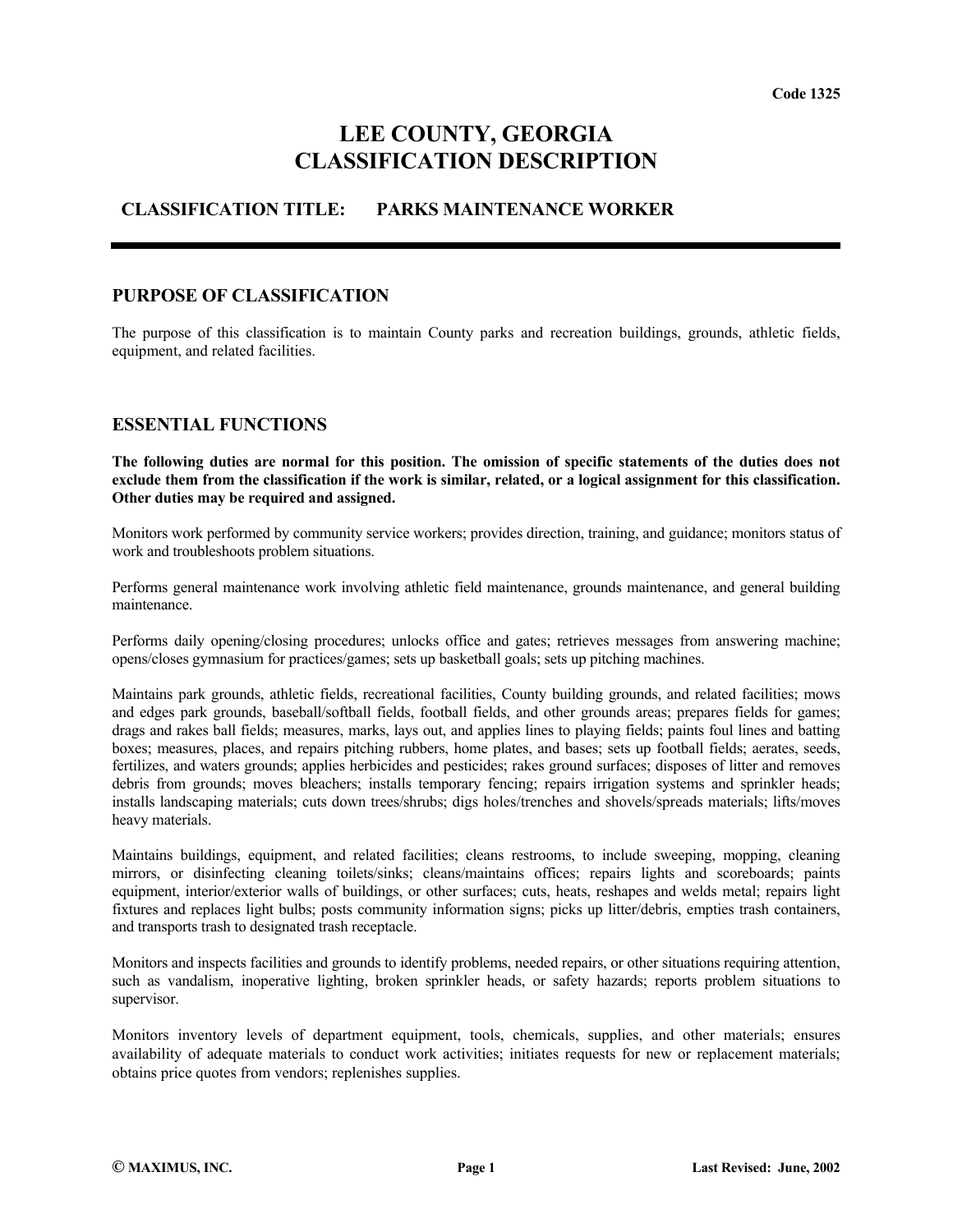Operates a variety of machinery, equipment, and tools associated with projects and work activities, which may include a utility truck, tractor, backhoe, tiller, mower, infield machine, line machine, chalk box, field drag, weedeater, edger, leaf blower, seed spreader, hedger, drill, cutting torch, shovel, rake, hoe, pick ax, sledgehammer, sports paraphernalia, janitorial tools, gardening tools, mechanic tools, hand tools, measuring devices, ladder, or twoway radio.

Performs general/preventive maintenance tasks necessary to keep vehicles, equipment and tools in operable condition, which may include inspecting/testing equipment, refueling vehicles, checking fluid levels, replacing fluids, greasing equipment, replacing parts, repairing tires, sharpening blades, washing/cleaning equipment, or cleaning shop/work areas; monitors equipment operations to maintain efficiency and safety; reports faulty equipment.

Transports, lifts, loads and unloads various equipment and materials used in projects.

Follows safety procedures, utilizes safety equipment, and monitors work environment to ensure safety of employees and other individuals.

Prepares or completes various forms, reports, correspondence, logs, maintenance records, or other documents.

Receives various forms, reports, correspondence, invoices, receipts, price quotes, rule books, operational manuals, policies, procedures, manuals, reference materials, or other documentation; reviews, completes, processes, forwards or retains as appropriate.

Communicates with supervisor, employees, community service workers, other departments, the public, outside agencies, and other individuals as needed to coordinate work activities, review status of work, exchange information, or resolve problems.

## **ADDITIONAL FUNCTIONS**

Provides assistance to other employees or departments as needed.

Performs other related duties as required.

## **MINIMUM QUALIFICATIONS**

High school diploma or GED; supplemented by vocational/technical training in grounds maintenance and equipment operation; supplemented by 5 months previous experience and/or training involving grounds maintenance, athletic field maintenance, equipment operation, and manual labor; or any equivalent combination of education, training, and experience which provides the requisite knowledge, skills, and abilities for this job. Must possess and maintain a valid Georgia driver's license.

#### **PERFORMANCE APTITUDES**

**Data Utilization**: Requires the ability to determine, calculate, tabulate, and/or summarize data. Includes performing subsequent actions in relation to these computational operations.

**Human Interaction**: Requires the ability to exchange information for the purpose of clarifying details within well established policies, procedures and standards.